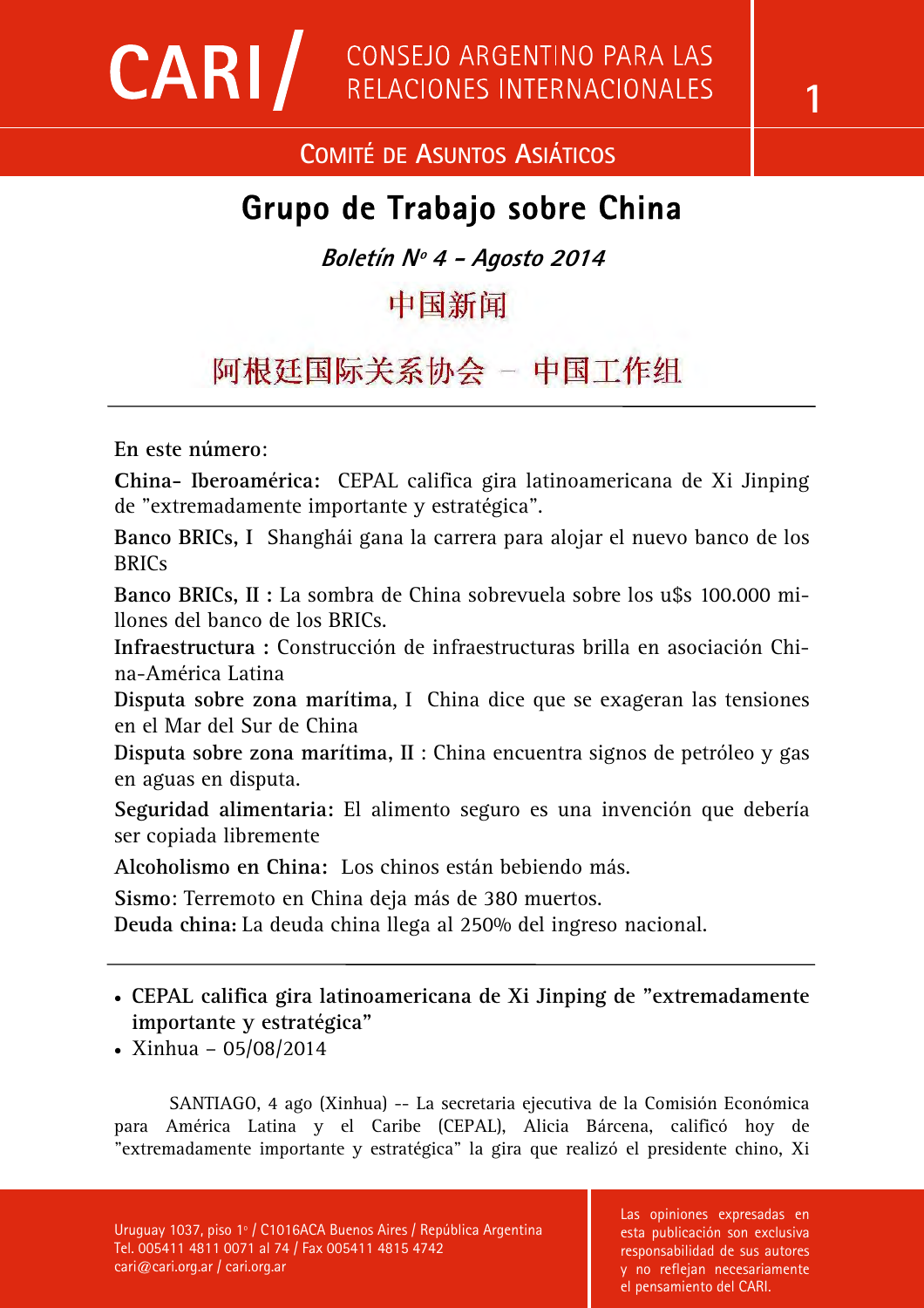Jinping, por América Latina.

La citada gira de Xi tiene importancia, no sólo por los países que ha visitado, siendo estos Brasil, Argentina, Venezuela y Cuba, sino también por las decisiones que se adoptaron en el ámbito de países del BRICS, grupo conformado por Brasil, Rusia, la India, China y Sudáfrica, destacó la titular de la CEPAL, con sede en Santiago de Chile.

Bárcena presentó en la CEPAL el informe "Estudio Económico de América Latina y el Caribe 2014", el cual rebajó la proyección de crecimiento de la economía regional para este año hasta un 2,2 por ciento, luego de que en la entrega de abril pasado situara la expansión en un 2,7 por ciento.

Destacó que en julio pasado el BRICS acordó en Brasil la creación del Banco de Desarrollo y de un Fondo de Reservas, en uno de los eventos más importantes de los últimos tiempos desde la reunión de 1944 en Bretton Woods, Estados Unidos, donde se decidió la creación del Fondo Monetario Internacional y del Banco Mundial.

China, que cuenta con las mayores reservas de divisas del mundo, aportará 41.000 millones de dólares al fondo, mientras que Brasil, la India y Rusia contribuirán con 18.000 millones cada uno, y Sudáfrica aportará 5.000 millones.

El Banco de Desarrollo y el Fondo de Reservas tendrán su sede en la ciudad china de Shanghai, y ayudarán a proporcionar liquidez a los países del grupo que la necesiten, los cuales a su vez recibirán fondos cuando cumplan ciertas condiciones.

"Lo más importante es la decisión política que hay detrás. Es decir, estos países están repensando seriamente que el dólar no puede ser la única salida al financiamiento de los países para el desarrollo", recalcó la secretaria ejecutiva de la CEPAL.

Agregó que la gira latinoamericana del presidente de China es fundamental para apuntalar su presencia en América Latina.

Bárcena recordó que antes de su gira por Brasil, Argentina, Venezuela y Cuba, Xi realizó visitas oficiales a México, Centroamérica y el Caribe en 2013.

"Ahora completa su recorrido por la región (de América Latina) con anuncios de inversión muy importantes" y alentadores, añadió.

#### • **Shanghai gana la carrera para alojar el nuevo banco de los BRICs**

En la reunión de la ciudad brasileña de Fortaleza, los líderes de los BRICs acordaron el sistema de funcionamiento del Nuevo Banco de Desarrollo, que tendrá presidentes rotativos y su sede en Shanghai. La presidenta brasileña sostuvo que el banco convirtió al grupo en una sociedad basada en instituciones.

#### **Shanghai wins race to host new Brics bank**

By Joe Leahy in Fortaleza, Kathrin Hille in Moscow and Geoff Dyer in Washington *Financial Times* 15-07-2014

Leaders of the Brics group of large emerging countries have named Shanghai as the headquarters of their new development bank and nominated India to provide its first president.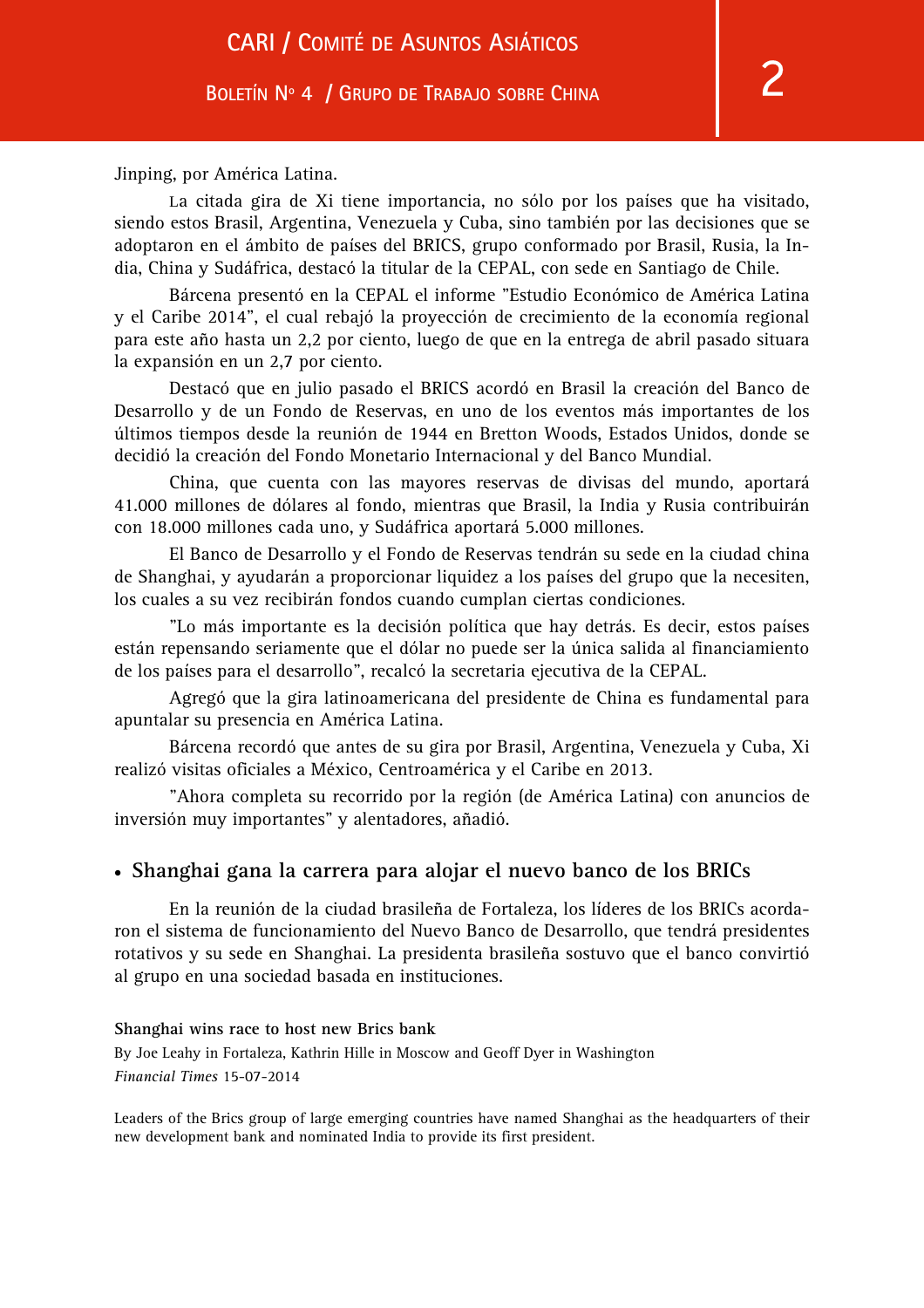#### More

A statement from the group, titled the "Fortaleza Declaration", also said a "regional centre" would be established in South Africa concurrently with the headquarters.

The declaration said Brazil would head the bank's board of directors and Russia would lead the board of governors of the institution, which will have initial authorised capital of \$100bn aimed at fighting financial crises and initial subscribed capital of \$50bn.

"Based on sound banking principles, the NDB will strengthen co-operation among our countries and will supplement the efforts of multilateral and regional financial institutions for global development," the declaration said.

Ms Rousseff told journalists later the establishment of the bank had turned the Brics into "a partnership based on institutions".

Having won the right to host the head office, China is expected to be the last of the countries to receive the revolving presidency.

Russia used the meeting to call on the Brics group to jointly counter moves by the US to "harass" other countries as Moscow seeks to build stronger alliances in its stand-off with the west over Ukraine.

As the five leaders gathered in the Brazilian beachside city, president Vladimir Putin told the Itar-Tass news agency that Russia had been exposed to a "sanctions attack" by the US and its allies.

"Together we should think about a system of measures that would help prevent the harassment of countries that do not agree with some foreign policy decisions made by the US and their allies," Mr Putin said.

The US has been putting pressure on the European Union, whose leaders meet in Brussels on Wednesday, to take a tougher stance over Ukraine and to approve new sanctions that will hit the Russian economy.

Under pressure from Congress, US officials have threatened unilateral action if the Europeans do not introduce new measures before their summer break. They made the case for sanctions at a meeting of EU ambassadors at the White House this week.

The state department also released a document on Monday which detailed what it claimed was continued Russian support for separatists in eastern Ukraine.

"We have no evidence that Russia's support for the separatists has ceased," the state department said. "In fact, we assess that Russia continues to provide them with heavy weapons, other military equipment and financing, and continues to allow militants to enter Ukraine freely."

Mr Putin's fellow Brics leaders released a neutral statement on Tuesday, expressing its "deep regret" about the conflict. "We call for a comprehensive dialogue, the de-escalation of the conflict and restraint from all the actors involved," their declaration said.

Russia's president said he would also propose regular consultations between the five countries' foreign ministries to co-ordinate their positions on regional conflicts at the UN.

Such a strategy should be aimed at "counteracting individual states' attempts to impose on the international community the policy of displacing unwanted regimes and promoting unilateral solutions to crisis situations", Itar-Tass quoted Mr Putin as saying.

Since Russia's annexation of Crimea in March, the US and the EU have slapped travel bans and asset freezes on several Russian officials and tycoons.

Brics trade ministers also met late on Monday night and renewed their commitment to the World Trade Organisation deal reached in Bali last December to implement measures to smooth customs procedures.

India also appeared to back down on Tuesday after threatening to work with South Africa to block the Bali deal , which faces a crucial implementation deadline on July 31. India had said they were unhappy with the progress of parallel WTO talks on food security agreed to in Bali. But trade secretary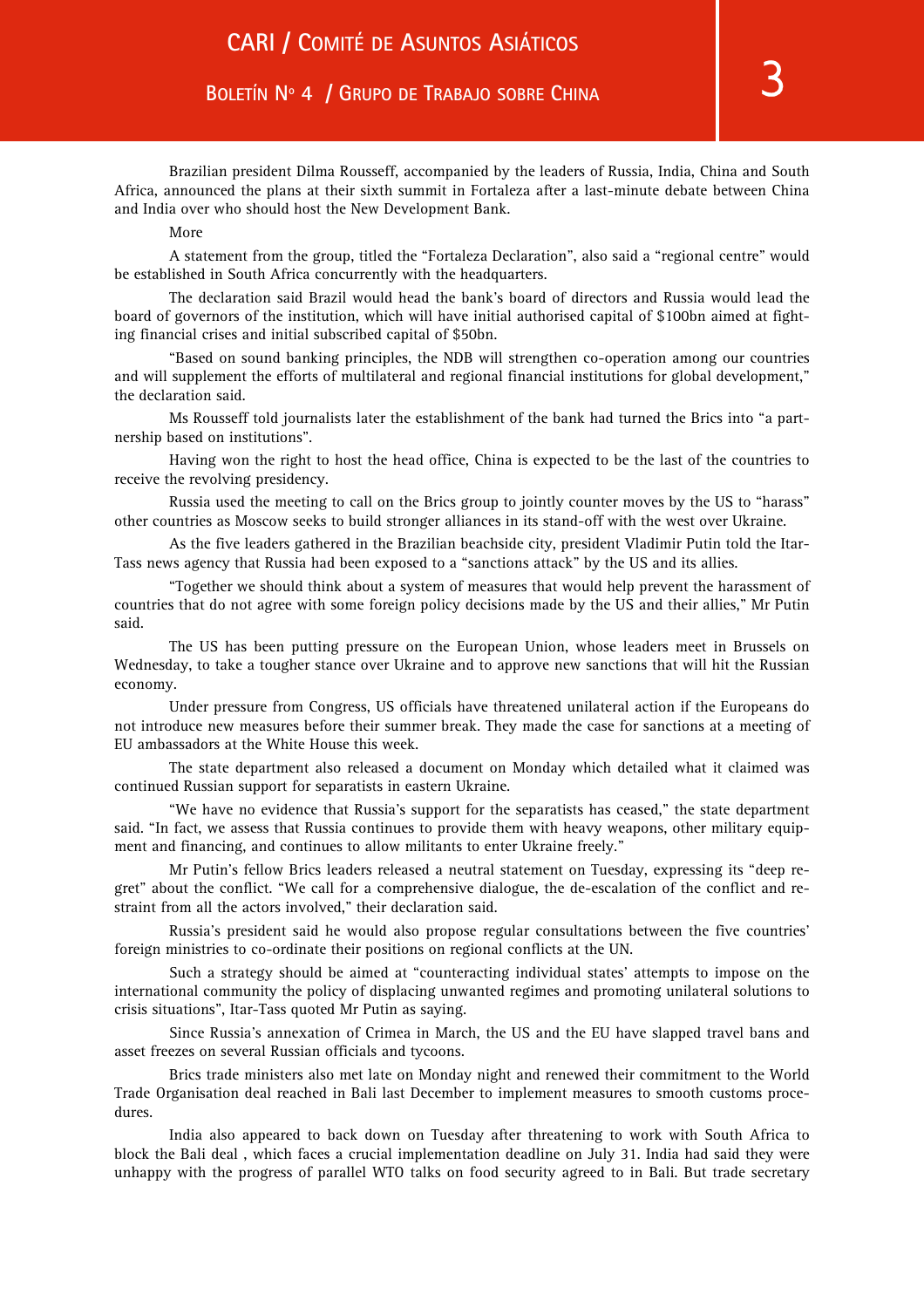Rajeev Kher said in New Delhi that progress on food security was no longer a condition for signing off on the Bali deal's implementation, according to Reuters.

"We are not saying there should be no deal. We are simply asking them to address our concerns," Mr Kher said.

Brazil is particularly keen to solve the impasse after lobbying hard to have one of its most respected diplomats, Roberto Azevêdo, take over leadership of the WTO last year.

Brazil also needs to revive the multilateral trading system to make up for its own lack of bilateral trade agreements.

In bilateral meetings on Tuesday, Chinese president Xi Jinping invited India's prime minister Narendra Modi to attend the Asia-Pacific Economic Cooperation forum in Beijing in November.

In the 80-minute meeting, the two called for peaceful resolution of tensions on their disputed Himalayan border and Mr Xi called for them to take joint positions on global issues.

## • **La sombra de China sobrevuela sobre los u\$s 100.000 millones del banco de los BRICs.**

.Dentro del grupo BRICs, la relación económica más importante es la que hay entre China y Brasil. El establecimiento del cuartel central del banco en Shanghai puede facilitar los contactos el poder chino y la relación con el gigante asiático puede servir en las negociaciones con las potencias occidentales. Pero los otros miembros pueden estar cambiando un poder hegemónico por otro.

#### **China's shadow hovers over \$100bn Brics bank**

By Joe Leahy in Brasília and John Paul Rathbone in London

*Financial Times 16-7-14*

Brazil's President Dilma Rousseff had some reason to be pleased with herself this week.

On Monday, she hosted a meeting of the leaders of the Brics – the five large developing countries that also include Russia, India, China and South Africa and account for a quarter of the world's gross domestic product. Also, her diplomats had overcome a late disagreement between India and China over who should host the headquarters of the group's \$100bn Brics development bank, with Shanghai winning the privilege.

 "Shanghai is a great financial centre," Ms Rousseff told journalists afterwards, seeking to explain the choice of the Chinese city. Her finance minister Guido Mantega added: "It is close to the great Asian powers."

India will provide the bank's first president as consolation for not getting its headquarters. But although the Brics have sought to paint the institution as an equal partnership, the selection of Shanghai speaks to a stark truth about the central role of China in the grouping.

Each of the other Brics is most strongly connected to the group through its relationship with China, which in turn sees them as sources of energy and minerals, as markets for its products and as likeminded partners on some international trade and strategic issues.

"Without a shadow of a doubt the principal country from an economic standpoint is China," said Roberto Dumas Damas, an economist at Insper business school in São Paulo.

Among the Brics, the most important relationship is between China and Brazil, the grouping's second-biggest economy. This is shown by Chinese president Xi Jinping's extensive visit to Brazil. Following on from the Brics summit, he will attend a meeting of the Brics leaders in Brasília with Latin American heads of state on Wednesday and then start a state visit to Brazil on Thursday.

China's commercial relationship with Brazil and indeed, the rest of Latin America, is symbiotic,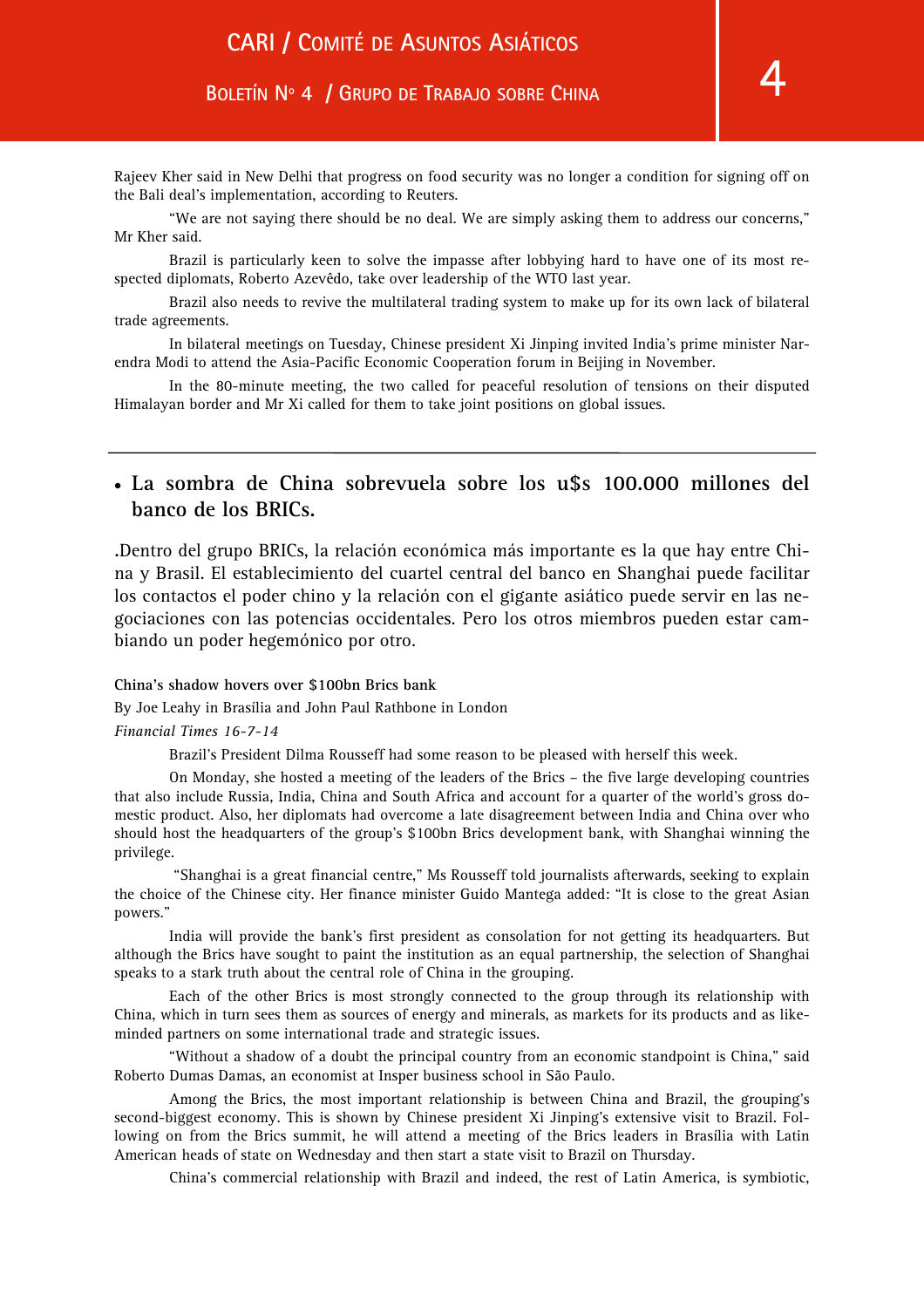analysts say. Brazil and the region have grown from being providers of iron ore and other minerals, soya beans and agricultural produce to also being consumers of Chinese manufactured goods and destinations for investment from Beijing, particularly in oil and infrastructure.

#### Beyond brics

"The Chinese need natural resources and Brazil has them," said Insper's Mr Damas.

Brazil also offers Beijing a base in Latin America from which it can broaden its drive for influence. After Brazil, Mr Xi will launch his second trip through the region since becoming president. Last year, he visited Costa Rica and Mexico. This year he will visit states where China has energy interests, notably Venezuela and Argentina, as well as Cuba. Venezuela, already a borrower from China, is seeking a fresh \$4bn credit line.

In Argentina, meanwhile, China's offshore oil company Cnooc has a 50 per cent stake in local energy player Bridas, which Argentina would like to see commit to its gigantic shale formation, Vaca Muerta.

Among the other Brics nations, India sees China as an ally to press the west in trade talks and multilateral forums as well as an important commercial partner. Russia and South Africa, like Brazil, sell natural resources to China. Russia also sees China and the rest of the Brics as a buffer against western pressure especially over its alleged role in the Ukraine conflict.

With China such a central figure in the Brics, it makes sense for Brazil and the other partners to support having the bank's headquarters in Shanghai, said Marcos Troyjo of the BricLab forum at Columbia University. The bank will serve as a diplomatic hub.

"It is very difficult on a bilateral basis to have close encounters, let's say, with decision makers in China," said Mr Troyjo. "But if you have a permanent body that deals with development [and] economic issues, you can simply access your delegate in Shanghai."

For the Brics' democratic leaders, however, and Brazil in particular, the danger is that they will be seen as swapping one set of hegemonic powers – the US and Europe, which control the World Bank and the International Monetary Fund – for another, China.

Ms Rousseff will need to "get something" out of China during their bilateral talks this week, analysts say – whether it is greater market access for Brazilian beef or for the country's aircraft maker, Embraer.

The Brazilian president seemed alert to the concern when quizzed by journalists this week. "I don't believe the format of the new Brics bank will promote a new hegemony," she said, dismissing suggestions it would simply be recreating the Bretton Woods institutions but this time with China at the helm.

## • **Construcción de infraestructuras brilla en asociación China-América Latina**

• *Dangdai – 26/07/14* 

La construcción de infraestructuras ha emergido como punto culminante en la asociación de cooperación integral China-América Latina con el potencial para elevar la cooperación bilateral a niveles más altos.

La recién concluida visita del presidente chino, Xi Jinping, a Brasil, Argentina, Venezuela y Cuba ha demostrado la fuerte voluntad de China de profundizar la cooperación con América Latina en la construcción de infraestructuras.

Durante el viaje de Xi, China y Brasil firmaron un total de 56 acuerdos de cooperación, la mayoría de ellos relacionados con la construcción de infraestructuras, inclu-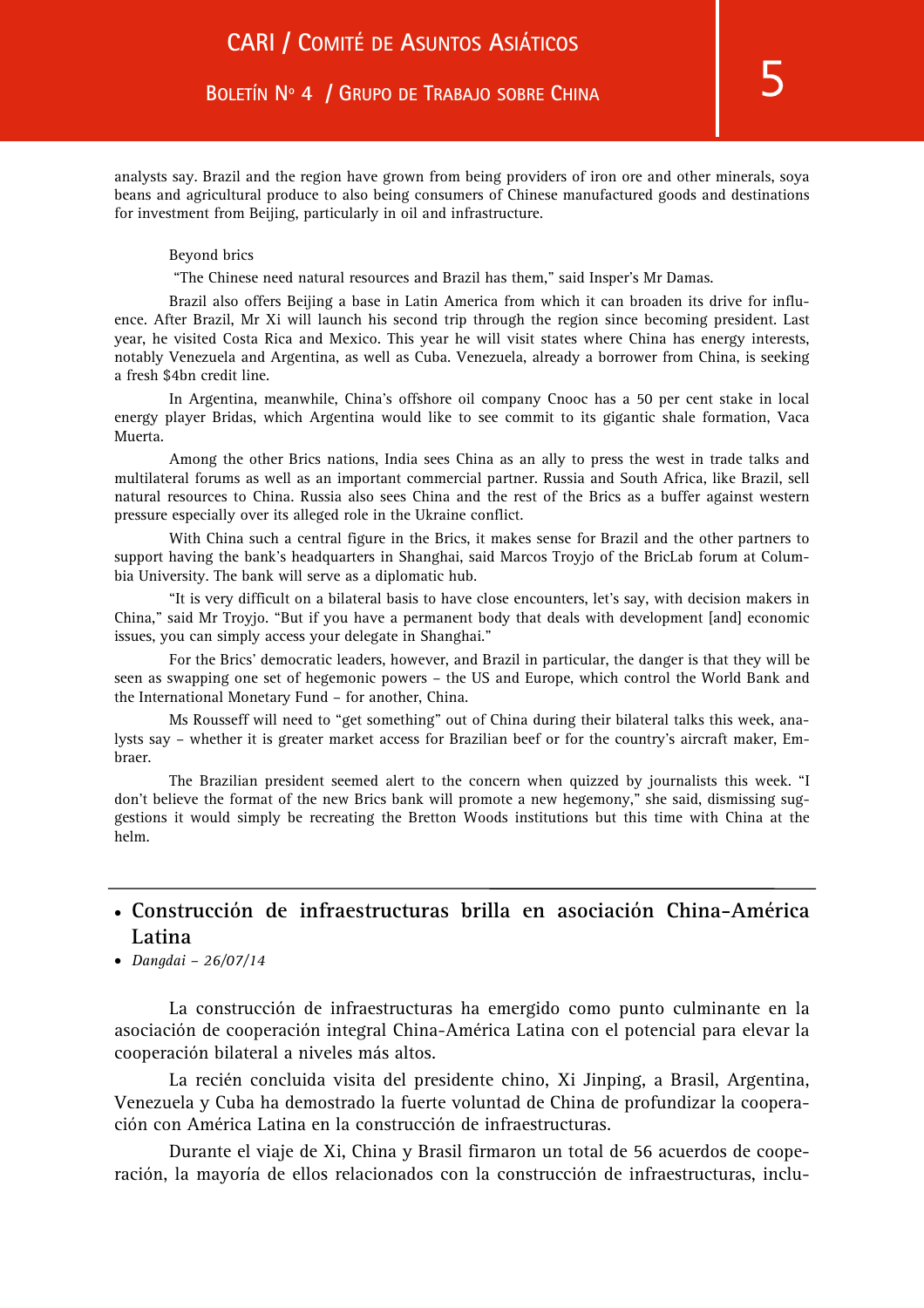yendo el transporte ferroviario y la transmisión eléctrica de voltaje ultra alto. Además, China también suscribió un número de tratados de cooperación sobre la construcción de infraestructuras con Venezuela y Argentina.

Expertos indican que la cooperación China-América Latina en la construcción de infraestructuras, un terreno relativamente débil en América Latina, es en consideración de la urgente demanda regional.

Los países latinoamericanos necesitan mejorar infraestructuras tales como ferrocarriles, carreteras y puertos, mientras que China tiene gran fuerza y rica experiencia en capital, tecnología, construcción y operación al respecto, según los expertos.

La experiencia y la tecnología avanzada de China en los ferrocarriles de alta velocidad han atraído tremenda atención en los últimos años y un proyecto de ferrocarriles transcontinentales ha sido un tema importante de la gira de Xi, señaló Xu Shicheng, famoso investigador en América Latina de la Academia de Ciencias Sociales de China.

El 7 de julio, China, Perú y Brasil emitieron una declaración conjunta sobre la cooperación en una vía ferroviaria que enlaza la costa pacífica peruana con la atlántica brasileña. En su reunión con el presidente peruano, Ollanta Humala, durante la visita, Xi propuso que los tres países establezcan un equipo de trabajo para llevar a cabo cooperación integral en el proyecto, el diseño, la construcción y la operación de la vía ferroviaria.

La vía ferroviaria no solo ayudaría a Sudamérica a mejorar su sistema de transporte y promover el comercio regional, sino que también impulsaría aún más la cooperación económica y comercial entre China y América Latina, dicen los expertos.

China no está imponiendo el llamado "neocolonialismo" en América Latina, pues su cooperación, que no se ha limitado a la energía y a la minería, sino que se ha expandido a las infraestructuras, traerá resultados de beneficio mutuo a ambas partes, según  $X_{11}$ .

Durante su viaje, Xi propuso el marco "1+3+6" para promover la cooperación de beneficio recíproco entre China y América Latina. "Uno" se refiere a un plan: el Plan de Cooperación China-América Latina y el Caribe (2015-2019), con el objetivo de lograr crecimiento inclusivo y desarrollo sostenible.

"Tres" significa los "tres motores" del comercio, la inversión y la cooperación financiera, mientras que "seis" se enfoca en los seis campos de energía y recursos, construcción de infraestructuras, agricultura, manufacturas, innovación científica y tecnológica, y tecnología de la información.

El presidente chino también anunció que Beijing pondrá en marcha los Préstamos Especiales de 10.000 millones de dólares para la Infraestructura China-América Latina y el Caribe y, sobre esta base, incrementará la línea de créditos hasta los 20.000 millones dólares.

Añadió que Beijing también alienta a más empresas chinas a invertir en América Latina con el fin de incrementar el volumen de la inversión china en la región a hasta los 250.000 millones de dólares en diez años.

El marco "1+3+6", que establece objetivos ambiciosos, muestra que el liderazgo chino presta suma importancia a la promoción de relaciones China-América Latina, dijo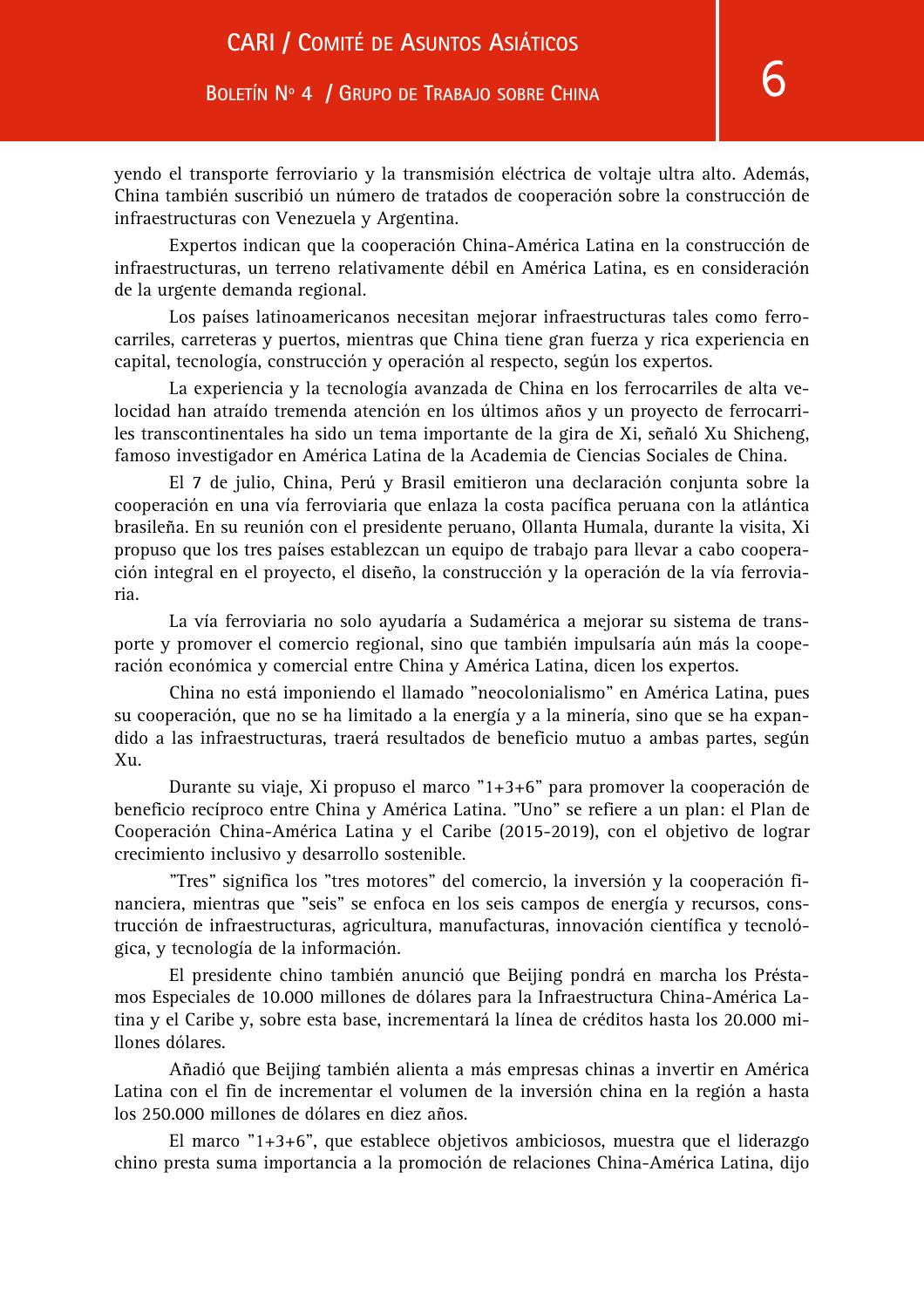el investigador Xu.

Los datos publicados por el Ministerio de Comercio chino indican que los proyectos emprendidos por empresas chinas en América Latina han cubierto ámbitos como gasoductos de gas natural, centrales eléctricas, carreteras, dragado de puertos e instalaciones de viviendas y telecomunicaciones.

Un alto oficial del Ministerio de Comercio chino dijo anteriormente que China y América Latina disfrutan de brillantes perspectivas para la cooperación económica y comercial, ya que sus economías son altamente complementarias.

China, como el mayor país en vías de desarrollo, tiene un gran mercado doméstico y gran futuro de desarrollo, mientras que los países de América Latina están implementando una reestructuración económica y están desarrollando sus infraestructuras con vigor.

La complementariedad entre China y América Latina se ha convertido en una importante base para la futura profundización de la cooperación de beneficio mutuo entre China y América Latina y la mayor ventaja para el desarrollo de los lazos bilaterales en el futuro, dijo el alto oficial.

Asimismo, los líderes de los países miembros del BRICS (Brasil, Rusia, la India, China y Sudáfrica) anunciaron la semana pasada el establecimiento de un banco de desarrollo del bloque.

El banco, el cual apoyará a miembros del BRICS y otras economías emergentes en la construcción de infraestructuras, se espera que beneficie también a la cooperación China-América Latina en la construcción de infraestructuras.

## • **China dice que se exageran las tensiones en el Mar del Sur de China**

En una reunión de la ASEAN, ministro chino rechaza las acusaciones de que su país realiza acciones provocativas en el citado Mar y recuerda que China y sus vecinos acordaron, el año pasado, negociar un código de conducta para el Mar. Esas conversaciones tuvieron escasos progresos.

**China says South China Sea tension exaggerated** By Gabriel Wildau in Shanghai *Financial Times August 10, 2014* 

China rejected calls from the US and the Philippines for countries to refrain from "provocative actions" that would raise tension in the South China Sea where it has taken an increasingly assertive stance in pursuing sovereignty claims over disputed islands.

"Someone has been exaggerating or even playing up the so-called tension in the South China Sea," Chinese Foreign Minister Wang Yi said at a press conference at a foreign ministers' meeting of the Association of Southeast Asian Nations on Saturday. "We do not agree with such a practice, and we call for vigilance in the motives behind them."

Mr Wang characterised the proposal by John Kerry, US secretary of state, and a similar one from Albert Del Rosario, Philippine foreign minister, as "setting up a separate kitchen", saying it was unneces-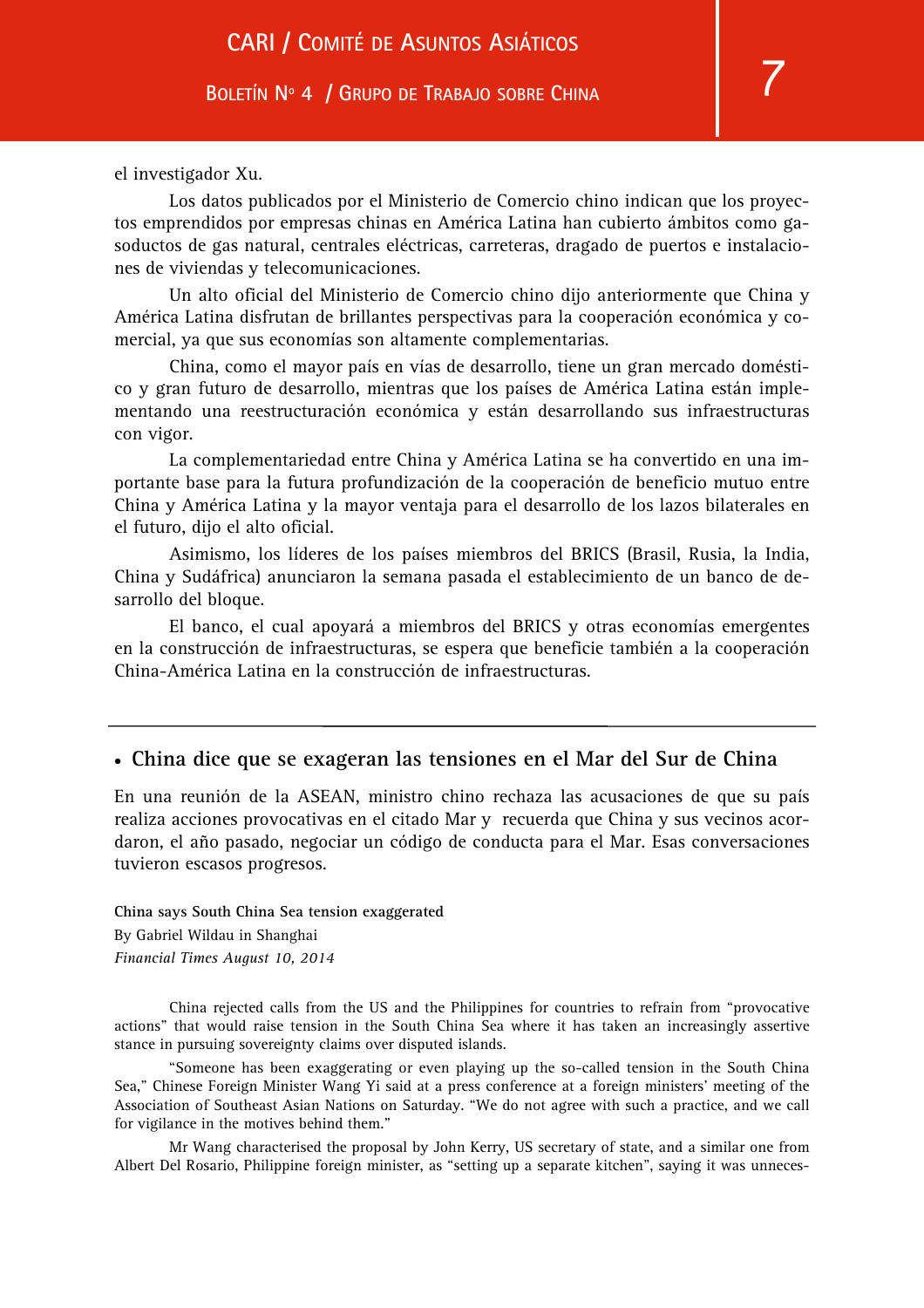sary given an agreement last year in which China and its neighbours agreed to talk about a code of conduct for the South China Sea.

Those talks have yielded little progress however, and a series of incidents have heightened tensions between China, Vietnam and the Philippines. The Philippines has clashed with China over competing claims to the Spratly Islands.

The US has pointed to China's placement of an oil rig near the Paracel Islands, over which both Vietnam and China claim sovereignty, as an example of the kind of provocative action it hopes to avoid. That action provoked deadly anti-Chinese riots in Vietnam.

Last week, China also announced it was building lighthouses on five land formations in the South China Sea. China said the lighthouses were necessary to improve navigation safety.

A joint communiqué issued by participants at the Asean meeting on Saturday called on all parties to "avoid actions which would complicate the situation and undermine peace, stability, and security in the South China Sea and to settle disputes through peaceful means."

The communiqué from the Asean summit in Naypyidaw, Myanmar, also covered trade and development issues, but South China Sea issues dominated the meeting.

China reiterated its preference on Saturday for resolving South China Sea disputes bilaterally. Analysts say this is intended to minimise US influence over negotiations.

"The United States and Asean have a common responsibility to ensure the maritime security of critical global sea lanes and ports," Mr Kerry said to the conference on Saturday.

Mr Wang said at the press briefing that China will exercise restraint but will "respond to provocations unequivocally and resolutely at the same time".

The briefing began on a sour note when Mr Wang criticised Mr Kerry for arriving more than half an hour late. This elicited an apology from Kerry, according to the official Xinhua news service.

## • **China encuentra signos de petróleo y gas en aguas en disputa.**

China finalizó perforaciones en aguas cercanas a Vietnam –y que este país reclama- y anunció que descubrió petróleo y gas. El fin de la búsqueda permitirá mantener negociaciones con Vietnam, que busca el apoyo de EE.UU. y Japón en su disputa con China

**China finds signs of oil and gas in disputed waters**  By Lucy Hornby in Beijing *Financial Times 16,/07/ 2014* 

China has concluded drilling in disputed waters near Vietnam with an announcement that it has discovered signs of oil and gas, which should help tensions with its neighbour to recede in the near-term, ahead of an Asian security meeting next month.

The deployment of the \$1bn "Cnooc 981" deepwater drilling rig in May in waters 17 nautical miles from Triton Island, a Chinese-controlled islet in the disputed Paracels archipelago, set off a maritime stand-off between Chinese and Vietnamese ships and provoked deadly anti-Chinese riots in Vietnam.

The nearly three-month confrontation involving dozens of ships from the two nations was the latest flare-up as China gradually stakes out its claim to nearly all the waters of the South China Sea, most of which are also claimed by other neighbouring nations.

Wrapping up drilling and removing the rig allows China to meet Vietnamese diplomats and curtail Vietnam's efforts to engage support from the US or Japan, said Carl Thayer, professor emeritus with the University of South Wales at the Australian Defence Force Academy, who specialises in South China Sea issues. It also allows China to frame the dispute as a bilateral issue before a meeting of Asean foreign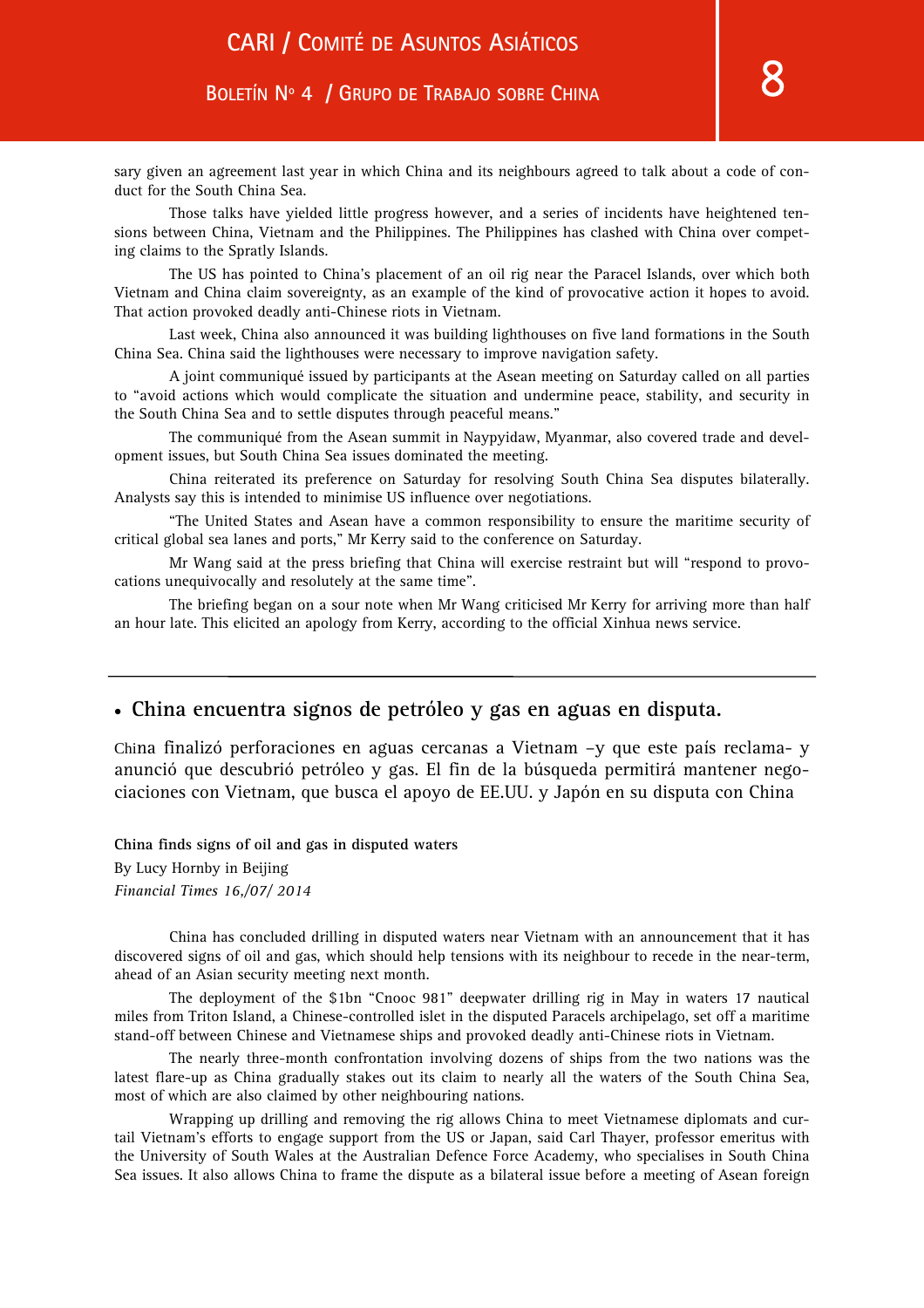ministers in Myanmar.

"This completely changes the dynamics," he said. "Vietnam which has been biting its nails will now have to climb back to the negotiating table."

On Tuesday, the Chinese foreign ministry said countries outside the region should "strictly maintain neutrality . . . and earnestly respect the joint efforts of countries in the region to maintain regional peace and stability" in an apparent response to US comments calling for a freeze in stoking tensions.

In the long term however, development of the field could allow China to strategically accelerate or slow down gas production as tensions with Vietnam flare or recede. It pursues a similar strategy in gasfields in the East China Sea that are also claimed by Japan.

"Others might see the 981 oil rig as a galvanising factor, but for a long time, Vietnam has had its own drilling activities. After all, each country will seek to maximise its own interest," said Hong Nong, a specialist in maritime law at China's National Institute for South China Sea Studies.

The discoveries by China come after ExxonMobil found oil and gas in 2011 and 2012 in nearby blocks much closer to the Vietnamese coast, but which also fall within waters claimed by China. At the time, China warned foreign firms against exploring in disputed waters, without naming ExxonMobil.

State-owned oil group China National Petroleum Corp will now assess the drilling results and decide on the next step, CNPC said in a statement on its website. Signs of gas flaring from the rig in satellite images imply that the block contains more natural gas, consistent with discoveries elsewhere in the region.

Previously, the Chinese side had only conducted seismic exploration in the area.

The rig's operator China Oilfield Services, a unit of state-owned China National Offshore Oil Corp or Cnooc, said in May that its drilling programme would last until August. The typhoon season begins in late July.

## • **El alimento seguro es una invención que debería ser copiada libremente**

Un paseo por un mercado local en China muestra que hay poco control de calidad e higiene. Los medios critican este problema pero el principal acusado es un proveedor de cadenas de comida rápida occidentales. Sin embargo, un analista sostiene que los estándares de seguridad son mayores en esas cadenas.

**Safer food is an invention that should be freely copied**  By Robert Boxwell *Financial Times, July 27, 2014* 

Stroll through a local market in China and there is little sign of quality control or hygiene

Chinese news videos of workers grinding expired meat into fresh and putting hamburger patties that had fallen on the floor back into production at Shanghai Husi Food Co created a scandal last week, as they should. That is just the press doing its job – like in the UK, where a poultry scandal was covered last week. But, in the ensuing media outcry, much of the opprobrium fell on Husi's customers – fast-food chains such as McDonald's and KFC. This does Chinese consumers more harm than good. Upscale hotels aside, western chains are among the most hygienic places to eat in Asia. Implying that they are unsafe risks sending people to less salubrious joints.

Stroll through a local market in China and there is little sign of quality control, hygiene or refrigeration. Chickens, ducks, piglets and animals that westerners might take for a walk hang from hooks all day at ambient temperature. Love your dinner on Jalan Alor, the Kuala Lumpur street famed for its openair restaurants? Then do not look behind the shops, where dishes are washed in buckets of cold water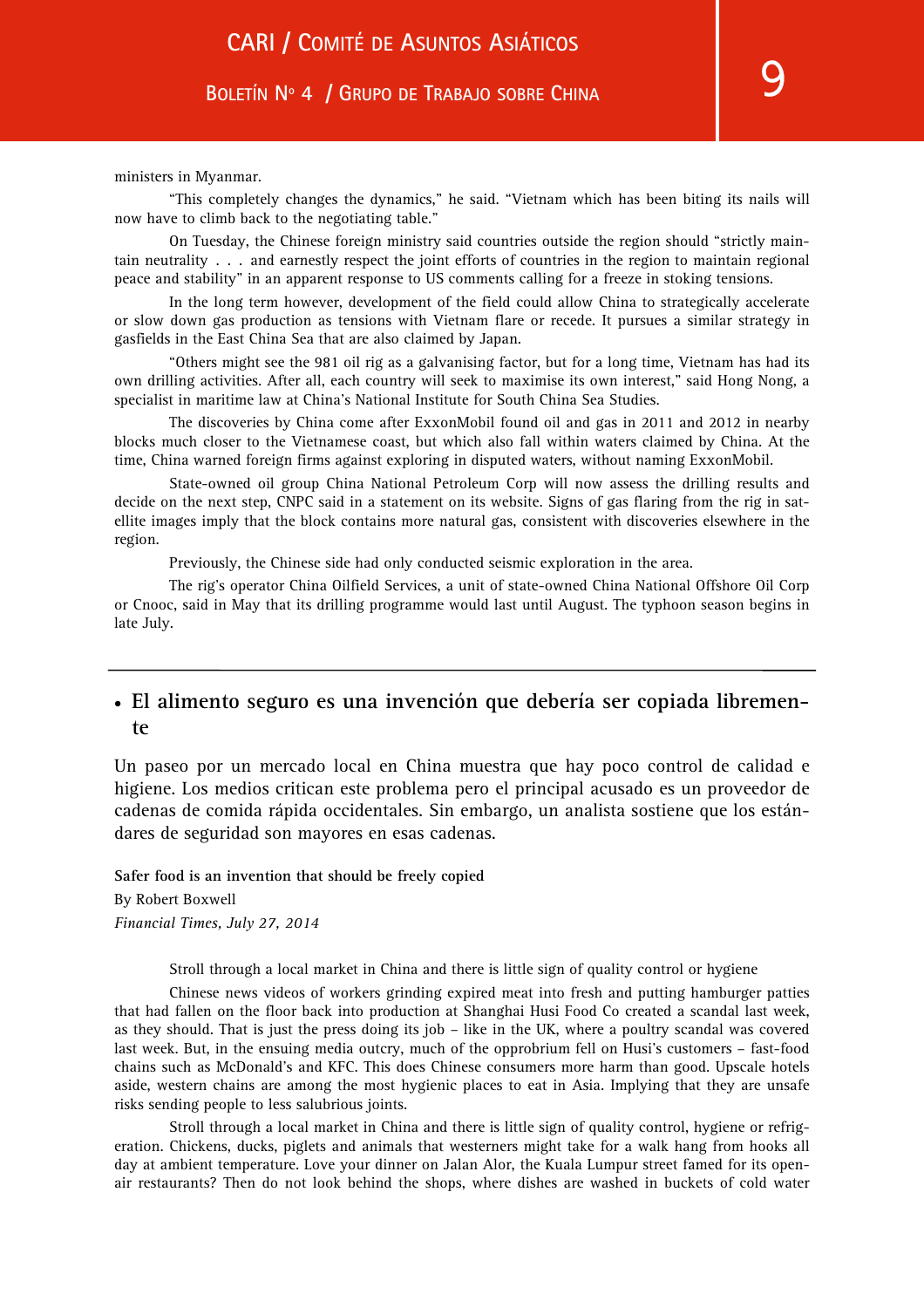with little soap and the effluvia dumped in the gutter.

I once saw friends wiping their silverware with a napkin before eating, and told them that would be an insult to one's host back home. They told me I could do whatever I wanted – and kept wiping. Ice with that drink? Follow the locals who take their water warm, a sign it has just been boiled. It is not uncommon to visit homes in Malaysia or Thailand and see food cooked in the morning and sit out all day in a hot room, covered by a plastic screen dome to keep the bugs off. It is no different in China – maybe worse in the countryside. A little stall on Huai Hai Zhong Road in Shanghai is said to have the best dumplings in town but its cleanliness wins no prizes.

American fast-food chains, like car manufacturers and electronics brands, have brought valuable technologies to Asia. Chief among them is food safety. Branches of companies such as KFC and McDonald's are built to American specifications. Foods that require refrigeration are never allowed to warm up, meat is cooked at the proper temperature, ice machines are filled with filtered water, and strict time limits are observed so that food is served fresh.

Months of work go into finding and certifying local suppliers to ensure proper hygiene and quality, with some chains going so far as set up their own distribution networks or producing some ingredients themselves. I founded and ran a chain of speciality coffee shops with operations in six Asian countries, and the biggest decision we had to make in each new market was who was going to supply our fresh milk. It was a lot harder than it sounds.

I once saw friends wiping silverware with a napkin at dinner, and explained this would be an insult to the host back home

Domestic companies are usually loath to spend serious money training staff because, like restaurant workers everywhere, they are constantly on the lookout for better employment. Local employees are often paid more at western chains and trained well; many have not been exposed to the idea of food safety. Local companies cannot, or do not want to, adopt these practices and they do not want to pay top yuan for staff.

The McDonald's brand carries far more cachet in Shanghai and Beijing than it does in San Francisco or Barcelona. In its early days in a market, it is a place for some to show off, to be seen as aficionados who know how to order and eat western food and can afford it. That might sound strange to westerners but understanding the context helps. Try eating a burger for the first time when you have grown up using chopsticks. Our employees never batted an eyelid when customers ordered a caffè mocha, pronouncing it "mo-cha" instead of "mo-ka"; not long before, some had done the same.

A Big Mac costs a few bucks everywhere in the world because, no matter where you are, that is roughly how much it costs to make one. A few bucks for a single meal is still a lot of money for many in Asia. That safety problems now create such a storm is a sign that the chains are generally trusted. Turning problems at a supplier into a crusade against the foreign chains themselves might help local competitors. It would be better if more of them helped themselves by adopting the food safety ideas behind the western brands' success.

The writer is director of Opera Advisors, the consultancy, based in Kuala Lumpur

## • **El nivel del "espíritu" (El nivel de las bebidas espirituosas) Los chinos están bebiendo más.**

La preocupación por los efectos del alcohol en China son bajas porque, por siglos, los chinos bebieron en las celebraciones, pero pocos en forma regular. Pero el aumento de los ingresos trajo también un aumento del consumo de alcohol. Según un experto chino, el riesgo por ingesta de alcohol alcanza proporciones epidémicas.

**The spirit level**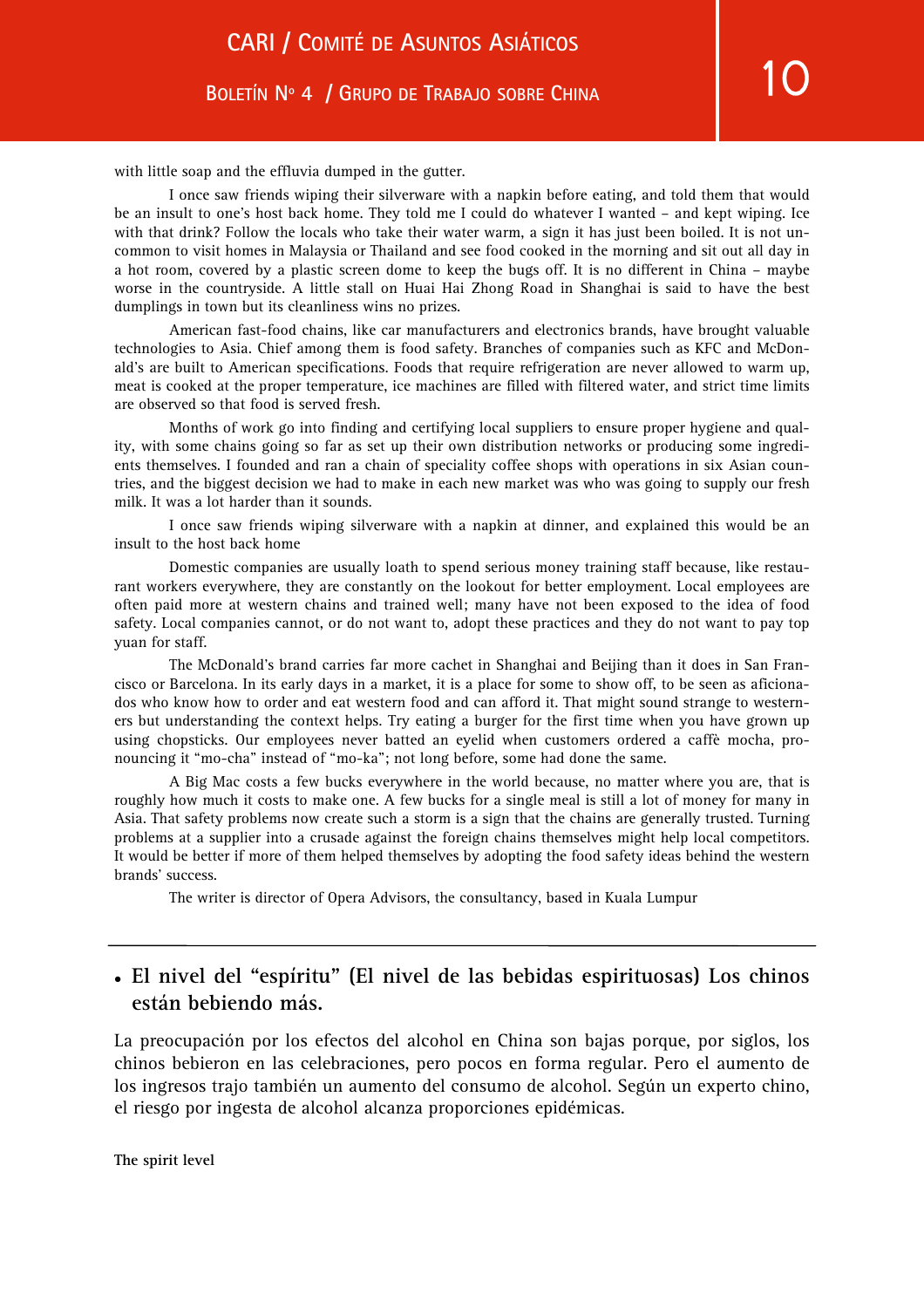#### **The Chinese are drinking more**

*The Economist. 9,-08-2014 | BEIJING* 

LI JUN, a construction worker from Shandong, sips a large bottle of Yanjing beer as he squats on the pavement and shares a lunchtime bag of noodles with a colleague. On such a hot day the beer quenches his thirst, he says; the alcohol will not affect his work because he is resting while he drinks. Many of his fellow workers are also enjoying a bottle.

Awareness of the effects of alcohol is extremely low in China. For centuries people enjoyed booze at celebrations, but few drank regularly. As incomes have shot up over the past 35 years, alcohol consumption has accelerated. Average annual consumption rose from 2.5 litres of pure alcohol in 1978 to 6.7 litres in 2010. Nearly 70% of that is spirits.

Until recently social norms favoured moderate consumption. Most people quaffed only with meals; solitary boozing was rare. Few women drank and young Chinese mostly abstained. Biology encouraged moderation, too. About a third of the population finds it hard to metabolise alcohol. Those affected rarely drink.

Consumption still looks tame by international standards. Intake per person is around half that of Germany or France, according to the World Health Organisation. But the countrywide statistics hide a grimmer picture. More than half the Chinese population is teetotal. Those who do drink often do so to great excess. Male Chinese drinkers down far more than Japanese ones, and almost as much as notoriously sozzled British, Australian or Irish boozers. Binge-drinking is prevalent and high-risk drinking has reached "epidemic proportions" in China, reckons Hao Wei of Central South University in Changsha, the capital of Hunan province.

In China drinking with clients and colleagues is now seen as vital to career advancement; some job adverts even call for "good drinking capacity". One study found that civil servants had a far higher incidence of alcohol-related liver diseases than the population at large (the higher the rank, the worse their health prospects).

Traditions such as toasting at banquets encourage excess; drinking games are played by middleaged men rather than university students. That is why Chinese people drink more, and more often, as they get older, whereas in Europe and North America consumption peaks by the early 20s. Worryingly, young Chinese are now taking to drink, too, often without food. Women are also upping their intake.

The state has taken some action in response. Drink-driving cases fell by nearly 40% in the two years after May 2011, when the government started to clamp down and increase penalties. President Xi Jinping's anti-corruption drive has quashed lavish banquets (although this has made high-end liquor much cheaper).

But the government has done little to promote public education. Other countries have curbed drinking by increasing tax on booze. In 2006 China lowered its already paltry liquor tax. Its health services and professionals are poorly equipped to deal with alcohol-related problems, says Yilang Tang of Emory University in Atlanta, Georgia. There are no national guidelines on responsible drinking and the minimum drinking age is ambiguous. Rules relating to the sale, consumption and advertising of alcohol are weak or ill-enforced. As Central South University's Mr Hao puts it: "Alcohol can be bought anywhere, at any time, by any person."

#### • **Terremoto en China deja más de 380 muertos**

*BBC Mundo – 03/08/14* 

Al menos 381 personas murieron y más de 1.800 resultaron heridas en un terremoto de magnitud 6,1 en la escala de Richter que sacudió este domingo a la provincia de Yunnan, en el sur de China.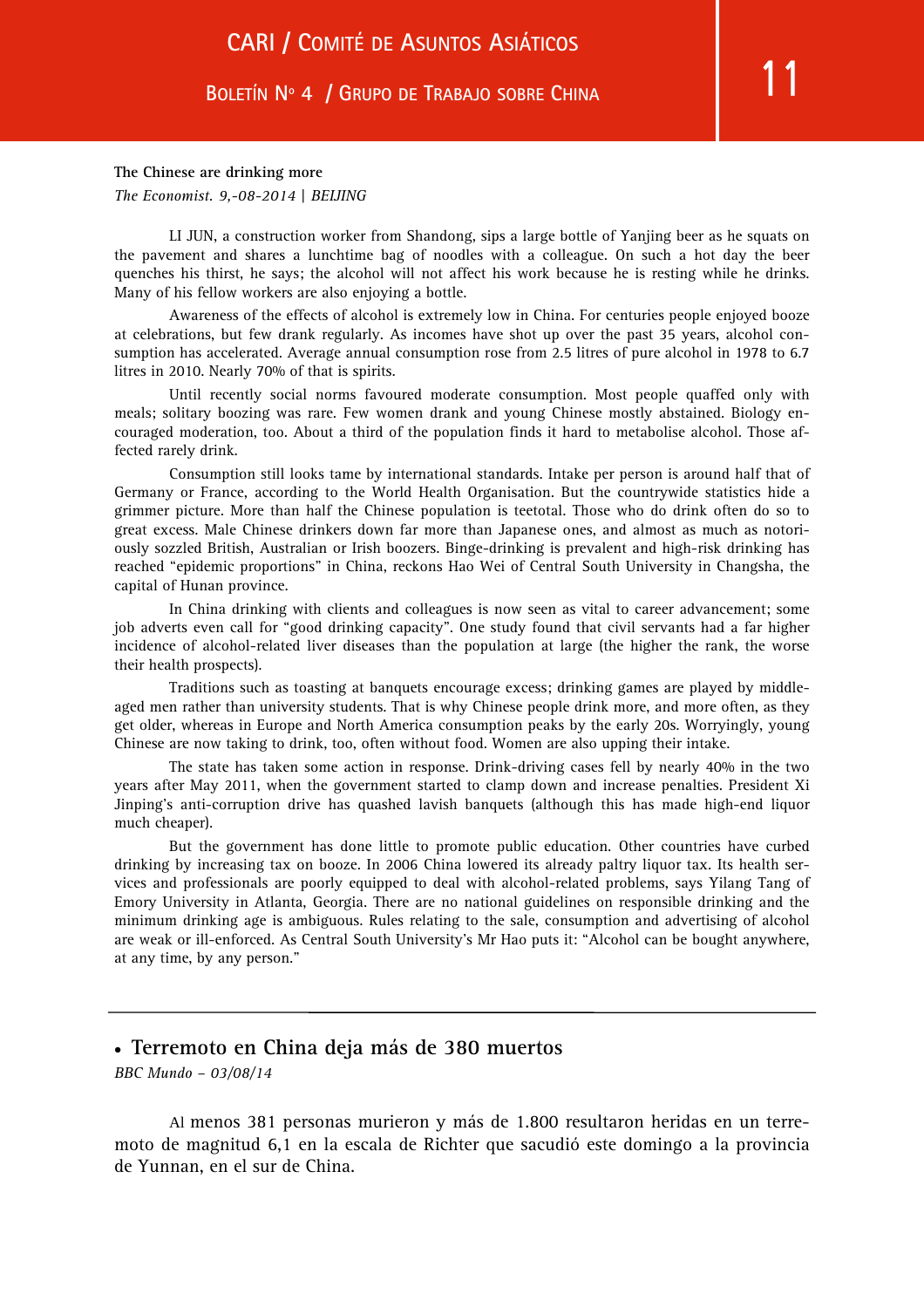Este lunes, el presidente Xi Jinping ordenó el envío de unos 2.500 soldados a la zona para contribuir con los esfuerzos de rescate de víctimas.

Las tropas trabajarán junto a 300 policías y bomberos provenientes de la ciudad de Zhaotong y unos 400 trabajadores de emergencia y perros que han llegado de toda la provincia.

La cadena de televisión estatal china CCTV aseguró que el terremoto fue el que más fuerte a golpeado a la provincia montañosa en 14 años.

Según la agencia de noticias Xinhua, unas 12.000 viviendas quedaron destruidas y otras 30.000 sufrieron daños.

El sismo también se sintió en las vecinas provincias de Guizhou y Sichuan.

"Campo de batalla después de un bombardeo".

El Servicio Geológico de EE.UU. dijo que el terremoto ocurrió unos 11 kilómetros al noroeste de Wenping, en la provincia de Yunnan, a las 16:30 hora local (08:30 GMT). El epicentro del terremoto se localizó en Longtoushan, en el condado de Ludian, en Yunnan.

Según datos del servicio estadounidense, el epicentro ocurrió a una profundidad de unos 10 km en una remota zona montañosa de la provincia.

Ma Liya, residente de Zhaotong, dijo a la agencia Xinhua que las calles eran como un "campo de batalla después del bombardeo". La casa de su vecino, un edificio nuevo de dos plantas, se derrumbó.

El gobierno también ha enviado unas 2.000 tiendas de campaña, 3.000 camas plegables, 3.000 mantas y 3.000 abrigos a la zona del desastre.

Tras el terremoto, los suministros de electricidad fueron cortados y las comunicaciones se vieron seriamente afectadas.

El suroeste de China se encuentra en un área propensa a los terremotos. En 2008, un sismo en Sichuan mató a miles de personas. En 1970, un terremoto de magnitud 7,7 mató al menos a 15.000 personas en Yunnan.

#### • **La deuda china llega al 250% del ingreso nacional**

 .El nivel de deuda china es elevado para los estándares de países emergentes y plantea el desafío de impulsar el crecimiento sin provocar una crisis financiera. El nivel de deuda de las potencias occidentales y Japón es algo mayor.

**China debt tops 250% of national income**  Financial Times, 22 –08-2014

China's outstanding debt has climbed to more than two and a half times the size of its economy, highlighting the huge challenge facing the nation as it seeks to spur growth and avoid a financial crisis, the Financial Times reported.

The debt to gross domestic product ratio in the world's second-largest economy reached 251 percent at the end of June, up from just 147 percent at the end of 2008, the newspaper said, citing a Stan-